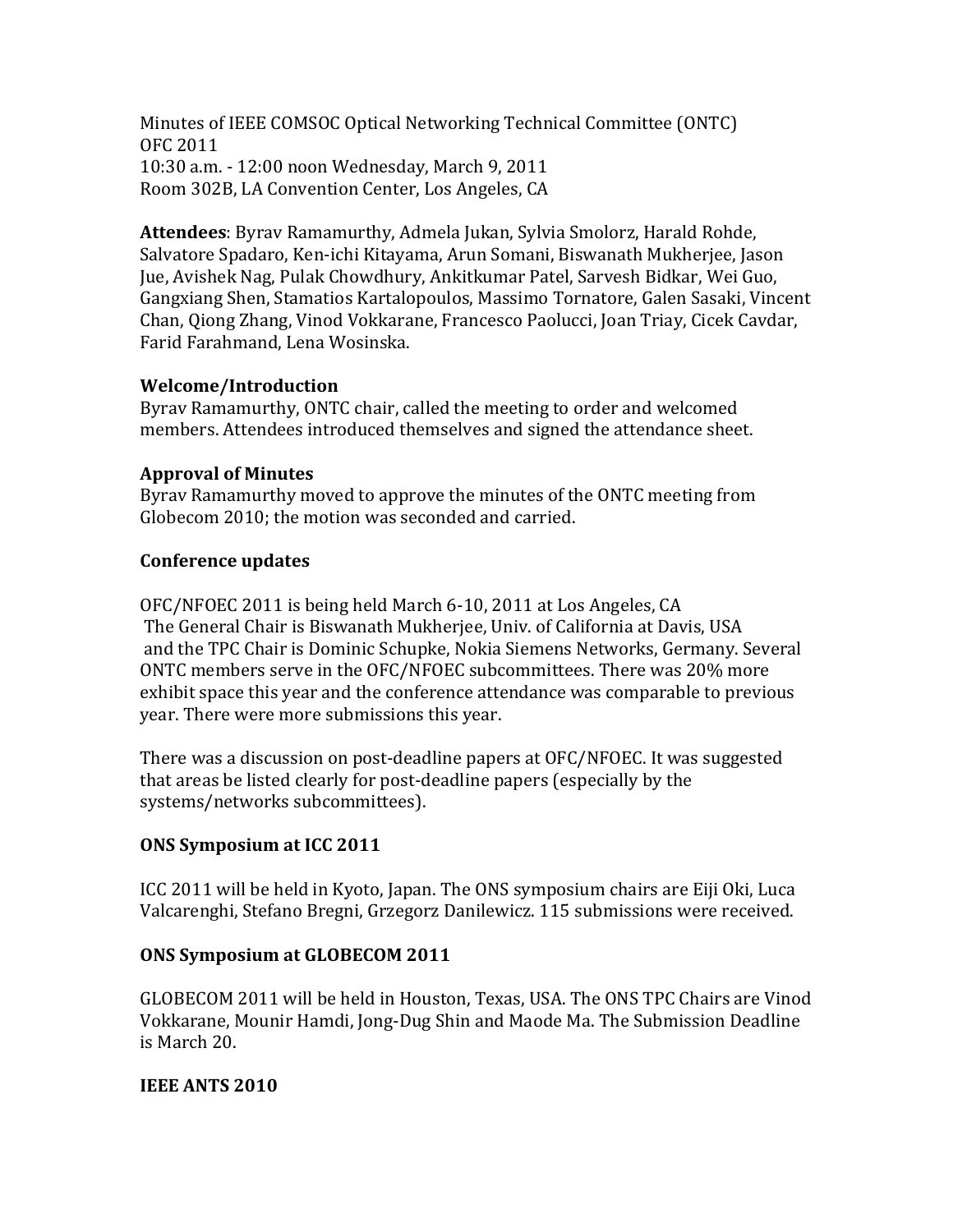IEEE ANTS was held 16-18 December 2010, in Mumbai, India. The General Chairs were Biswanath Mukherjee, Krishna Sivalingam and Rudra Dutta. The TPC Chairs were Admela Jukan and Ashwin Gumaste. The conference features exciting keynotes and Invited talks along with Regular contributed paper presentations  $+$  posters, panels. The late Registration

rates start at USD 75 for students and USD 165 for regular participants.

## **IEEE INFOCOM 2011**

INFOCOM 2011 will be held in Shanghai, China during April 2011. The TPC Co-Chair is Byrav Ramamurthy. There are 2 Area Chairs in Optical area George Rouskas, Suresh Subramaniam. There were 1823 submissions: 291 accepted  $(15.96\%)$  in main program and 126 mini-conf.

## **IEEE HSN Workshop** (organized with TC-HSN)

HSN 2011 will be held with INFOCOM 2011. Nasir Ghani, Suresh Subramaniam, Ashwin Gumaste serve on the Org. Comm. Vinod Vokkarane serves as TPC Chair. HSN received 25 submissions and 8 were accepted. 3 papers were invited. There was a discussion about HSN being co-located with other conferences.

## **Future IEEE conferences**

- ICC 2012: Ottawa, Canada
- GLOBECOM 2012: Anaheim, CA
- ICC 2013: Budapest, Hungary
- GLOBECOM 2013: Atlanta USA
- GLOBECOM 2014: Austin USA

### **Other IEEE conferences/workshops**

**IEEE LANMAN 2011**: Chapel Hill, NC, USA, October 2011.

Byray Ramamurthy and Kris Steenhaut serve as TPC Chairs. Srinivasan Ramasubramanian serves as General Co-Chair.

ONTC-endorsed IEEE Comsoc technically co-sponsored conference list on ONTC website. The list includes OECC 2011 (Taiwan) and HPSR 2011 (Spain)

### **Other conferences**

- ICCCN 2011, Maui, Hawaii
- DRCN 2011, Krakow, Poland (Oct 10-12)
- Lena announced that ICTON 2011 will be held in Stockholm, Sweden in June.
- ACP 2011 will be held in Shanghai in November.
- Ken-ichi announced that PS 2011 will be held in Osaka, Japan.

### **Standards and industry activities**